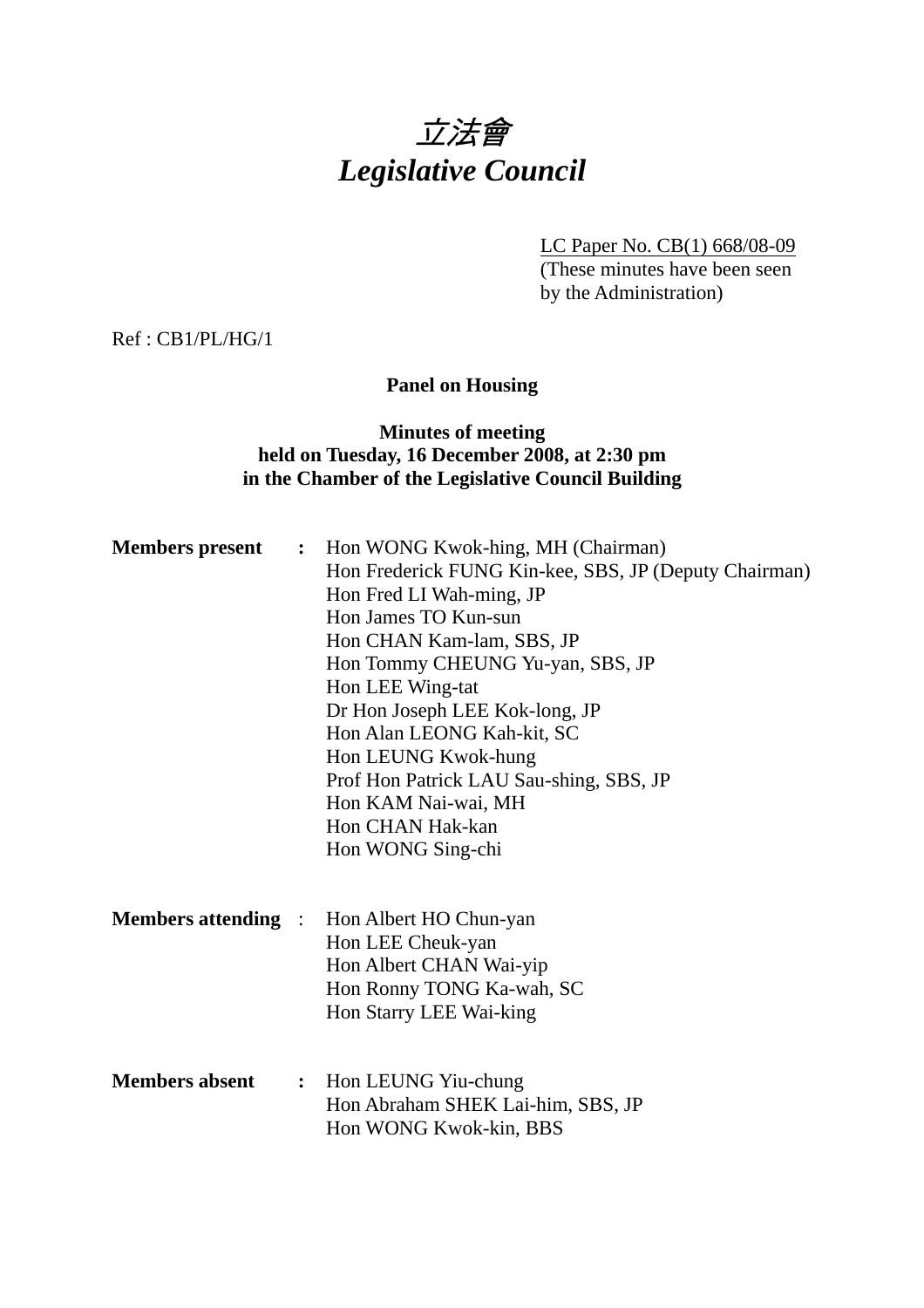**Public officers : For item IV attending** 

Mr YAU Shing-mu, JP Under Secretary for Transport and Housing

Mr LAU Kai-hung, JP Deputy Director (Estate Management) Housing Department

Mr Tony LIU King-leung Chief Manager/Management (Support Services 2) Housing Department

#### **For item V**

Mr YAU Shing-mu, JP Under Secretary for Transport and Housing

Mr LAU Kai-hung, JP Deputy Director (Estate Management) Housing Department

Dr PANG Hon-wah Chief Manager/Management (Support Services 5) Housing Department

#### **For item VI**

Mr YAU Shing-mu, JP Under Secretary for Transport and Housing

Ms Annette LEE Lai-yee Deputy Secretary for Transport and Housing (Housing)

Ms Kitty YU Wing-lun Principal Assistant Secretary for Transport and Housing (Housing) (Policy Support)

| <b>Attendance by</b> |  |
|----------------------|--|
| invitation           |  |

### **Aug 1. For item VI**

The Link Management Limited

Mr Ian ROBINS Executive Director and Chief Executive Officer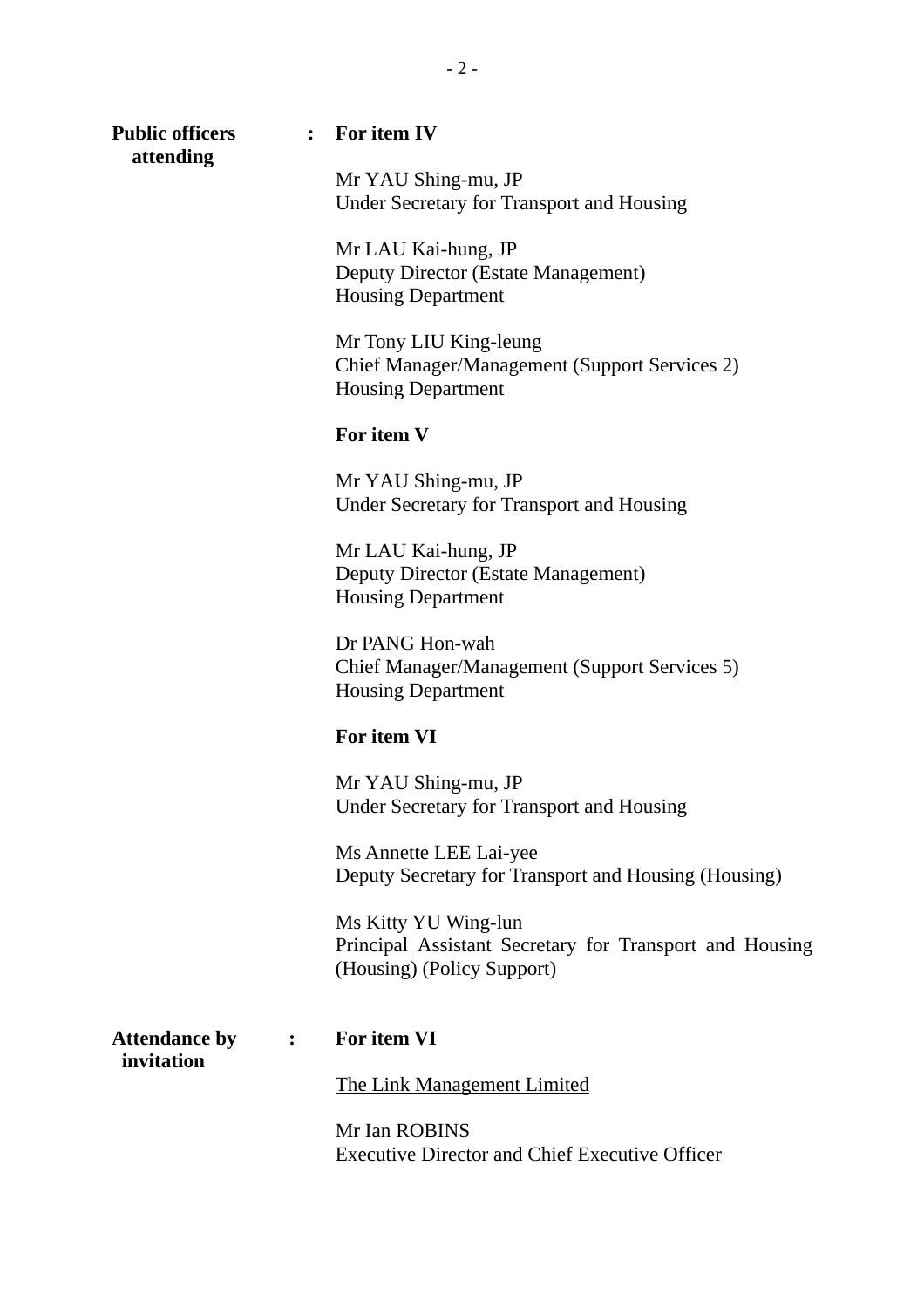|                              |                | Ms L K LAM<br>Director (Corporate Communications and Strategy) |
|------------------------------|----------------|----------------------------------------------------------------|
| <b>Clerk in attendance :</b> |                | Miss Becky YU<br>Chief Council Secretary (1)1                  |
| <b>Staff in attendance</b>   | $\ddot{\cdot}$ | Mrs Mary TANG<br>Senior Council Secretary (1)2                 |
|                              |                | Miss Mandy POON<br>Legislative Assistant (1)4                  |

#### Action

| I. | <b>Confirmation of minutes</b>  |
|----|---------------------------------|
|    | $(1 \cap$ Paper No $CR(1)$ 377/ |

(LC Paper No. CB(1) 377/08-09 — Minutes of the meeting held on 24 October 2008)

The minutes of the meeting held on 24 October 2008 were confirmed.

### **II. Information paper issued since last meeting**

2. Members noted the following information papers which had been issued since last meeting -

- LC Paper No. CB(1)  $314/08-09(01)$  Referral arising from the meeting between Duty Roster Members and the 全港租客大 聯 盟 on 21 November 2008 regarding the request for review of the Landlord and Tenant (Consolidation) Ordinance (Cap. 7) (Chinese version only)
- LC Paper No.  $CB(1)$  329/08-09(01) Submission from Mr LAI Ming-hung expressing concern about the high cost of liquefied petroleum gas supplied in public housing estates (Chinese version only)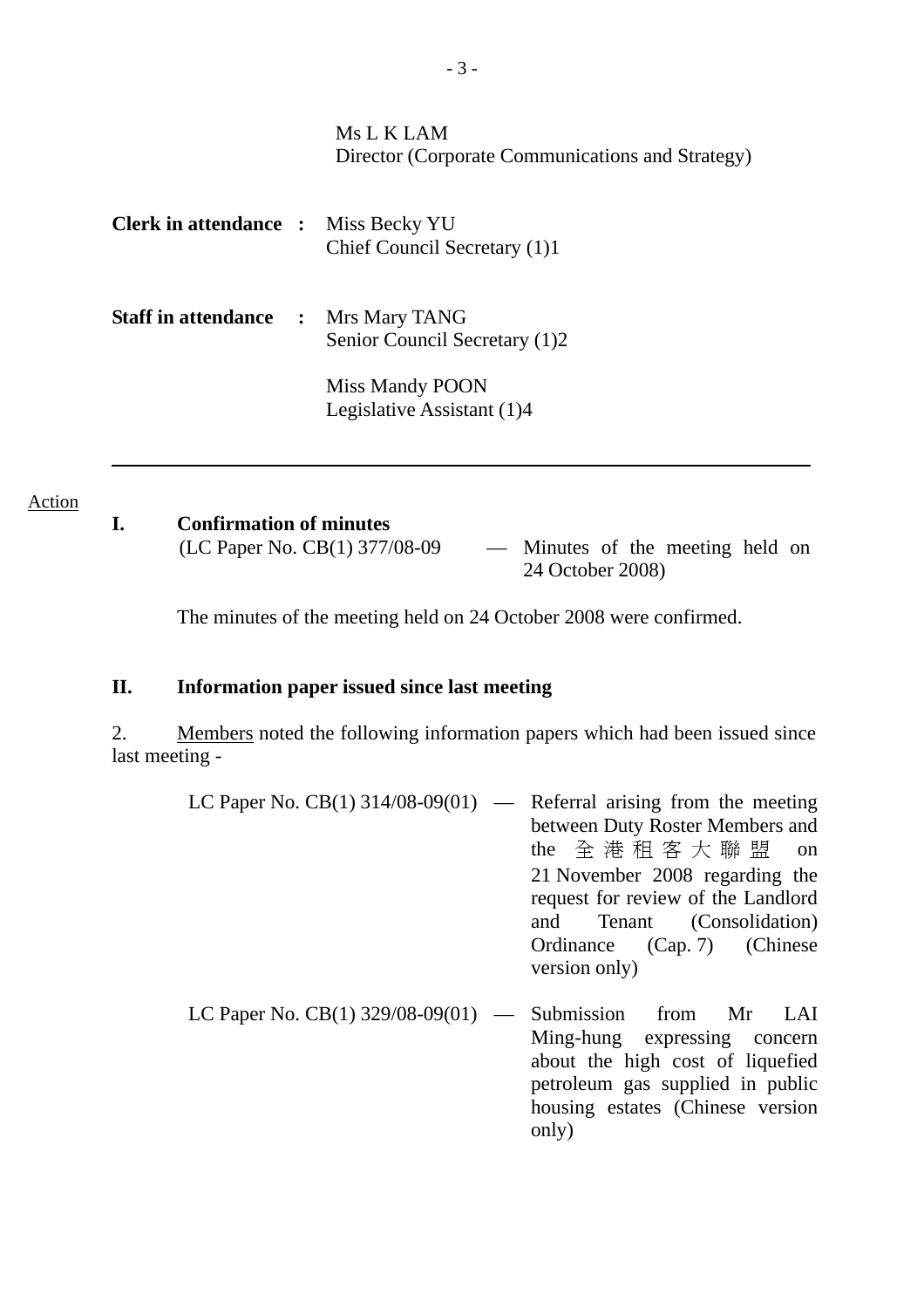LC Paper Nos. CB(1) 177/08-09(01) **—** Administration's paper on Land and CB(1) 340/08-09(01) Registry Statistics in October and November 2008

Mr Alan LEONG said that the Panel should follow up the submission from 全港租客 大聯盟 regarding the review of the Landlord and Tenant (Consolidation) Ordinance (Cap. 7), which was also raised at the meeting with Duty Roster Members on 21 November 2008. The Chairman advised that the subject had already been included in the list of outstanding items for discussion by the Panel.

# **III Items for discussion at the next meeting**   $(LC$  Paper No.  $CB(1)$  378/08-09 $(01)$  — List of follow-up actions LC Paper No. CB(1)  $378/08-09(02)$  — List of outstanding items for discussion)

3. Members agreed to discuss the following items at the next regular meeting scheduled for Monday, 5 January 2009, at 2:30 pm -

- (a) Progress of the Total Maintenance Scheme and way forward; and
- (b) Building designs of public housing estates.

# **IV. Marking Scheme for Estate Management Enforcement in Public Housing Estates**

(LC Paper No. CB(1) 378/08-09(03) — Administration's paper on Marking Scheme for Estate Management Enforcement in Public Housing Estates

LC Paper No.  $CB(1)$  378/08-09(04) — Paper on Marking Scheme for Estate Management Enforcement in Public Housing Estates prepared by the Legislative Council Secretariat (Background brief))

4. The Chief Manager/Management (Support Services 2) (CM/M(SS2)) gave a power-point presentation on the progress of implementing the Marking Scheme for Estate Management Enforcement in Public Housing Estates ( the Marking Scheme) and the improvement proposal which would take effect from 1 January 2009.

5. Mr Frederick FUNG considered it unfair that the entire family should be held liable for a misdeed committed by an individual family under the Marking Scheme, the consequence of which might lead to termination of tenancy upon accumulation of 16 points within two years. The Deputy Director (Estate Management) (DD(EM) said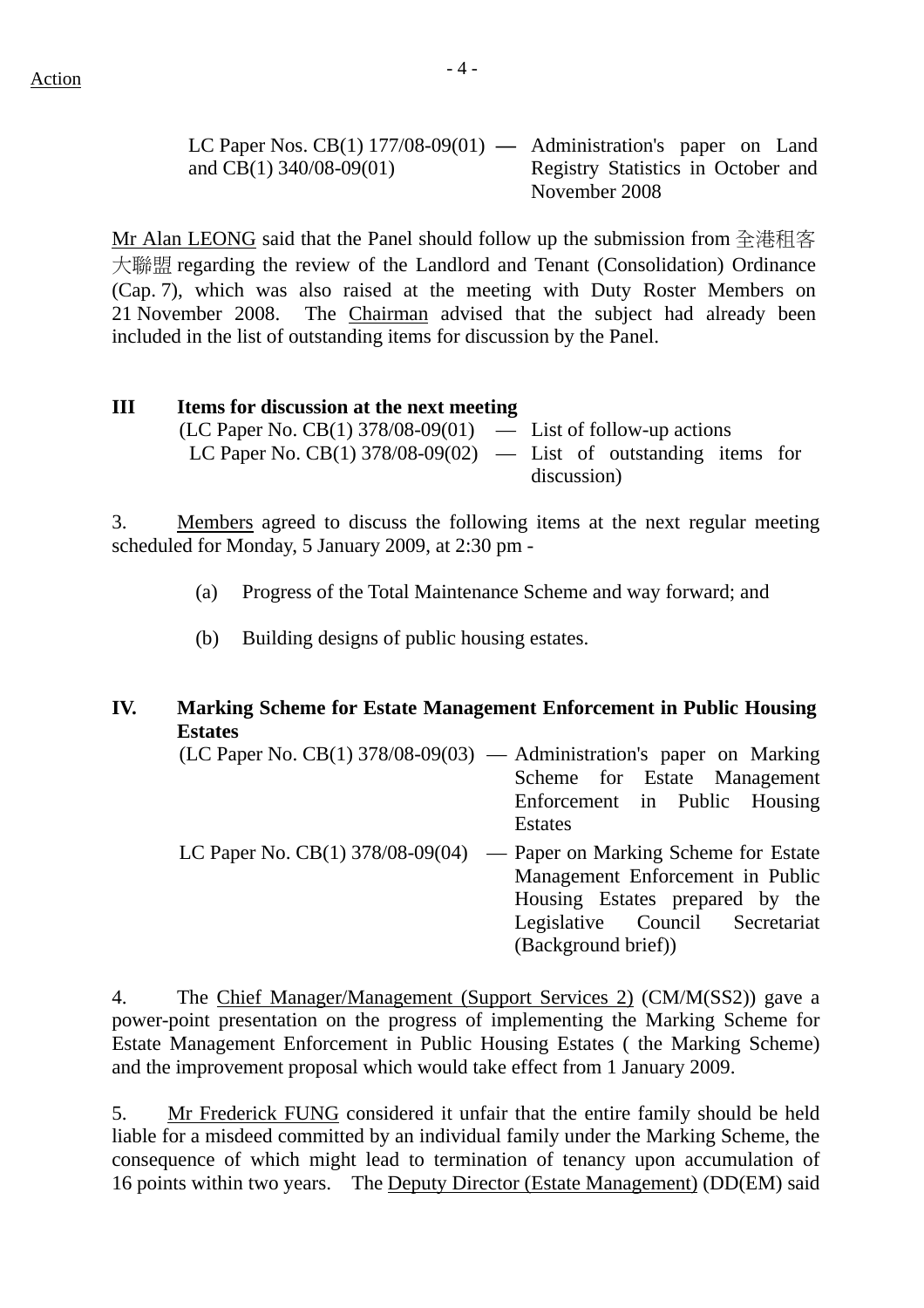that public housing estate (PHE) tenants were required to observe the tenancy requirements and policy of the Housing Authority (HA), which specified that any misdeeds committed by an individual family member would affect the tenancy of the entire family. The purpose of allotting points under the Marking Scheme was to deter misdeeds and nuisances caused to other tenants and was only a form of warnings against repeating the same misdeed by individual PHE households. It was found that the hygienic conditions of PHEs had been significantly improved with the implementation of the Marking Scheme. While over 8 000 PHE households had been allotted points under the Marking Scheme, only 16 Notices-to-Quit had been issued to

## Misdeeds under the Marking Scheme

terminate their tenancies.

6. Mr Frederick FUNG was concerned about possible double penalty for misdeeds, such as illegal gambling in public places and damaging/stealing HA's property, which were already criminal offences under the existing laws. DD(EM) said that only more serious misdeeds involving damage of fire prevention equipment and alarms etc. would be allotted points under the Marking Scheme. So far, there were only nine such cases Mr FUNG held the view that HA should provide more specific descriptions about the misdeeds where points would be allotted, as otherwise PHE tenants would be unnecessarily caught under the Marking Scheme, which might lead to termination of tenancy.

7. Referring to Category B3 misdeed of "Keeping of animals, birds or livestock inside leased premises without prior written consent of the landlord", Mr Frederick FUNG enquired if the keeping of pets was allowed in PHEs. He opined that HA should be more specific about the kinds of animals which should not be kept as otherwise tenants could be penalized for keeping fish and other small pets. DD(EM) said that the keeping of dogs and other unauthorized animals and livestock inside the leased premises without prior written consent of the landlord would carry with it five penalty points under the Marking Scheme. The information pamphlets on the Marking Scheme had clearly set out the types of animals which should not be kept. At members' request, the Administration agreed to review the descriptions of misdeed which would result in the allotment of penalty points under the Marking Scheme.

8. Dr Joseph LEE expressed concern about the discrepancy in the enforcement of smoking under the Marking Scheme in common areas within Tenants Purchase Scheme (TPS) estates. He pointed out that as owners' corporations of TPS estates could have their own rules about smoking, a tenant who was found smoking in common areas within a TPS estate might not be allotted points under the Marking Scheme as their counterparts in PHE estates. Sharing similar concern, the Chairman enquired about the general application of the Marking Scheme in TPS estates. DD(EM) said that TPS flats once sold would be regarded as private properties and managed by their owners' corporations which would set their own management rules. Residents of TPS estates, be they owners or tenants, would need to observe these rules. It was worth noting that about 70% of flats in TPS estates were sold to tenants while 30% were still under HA ownership. PHE tenants residing in TPS estates would only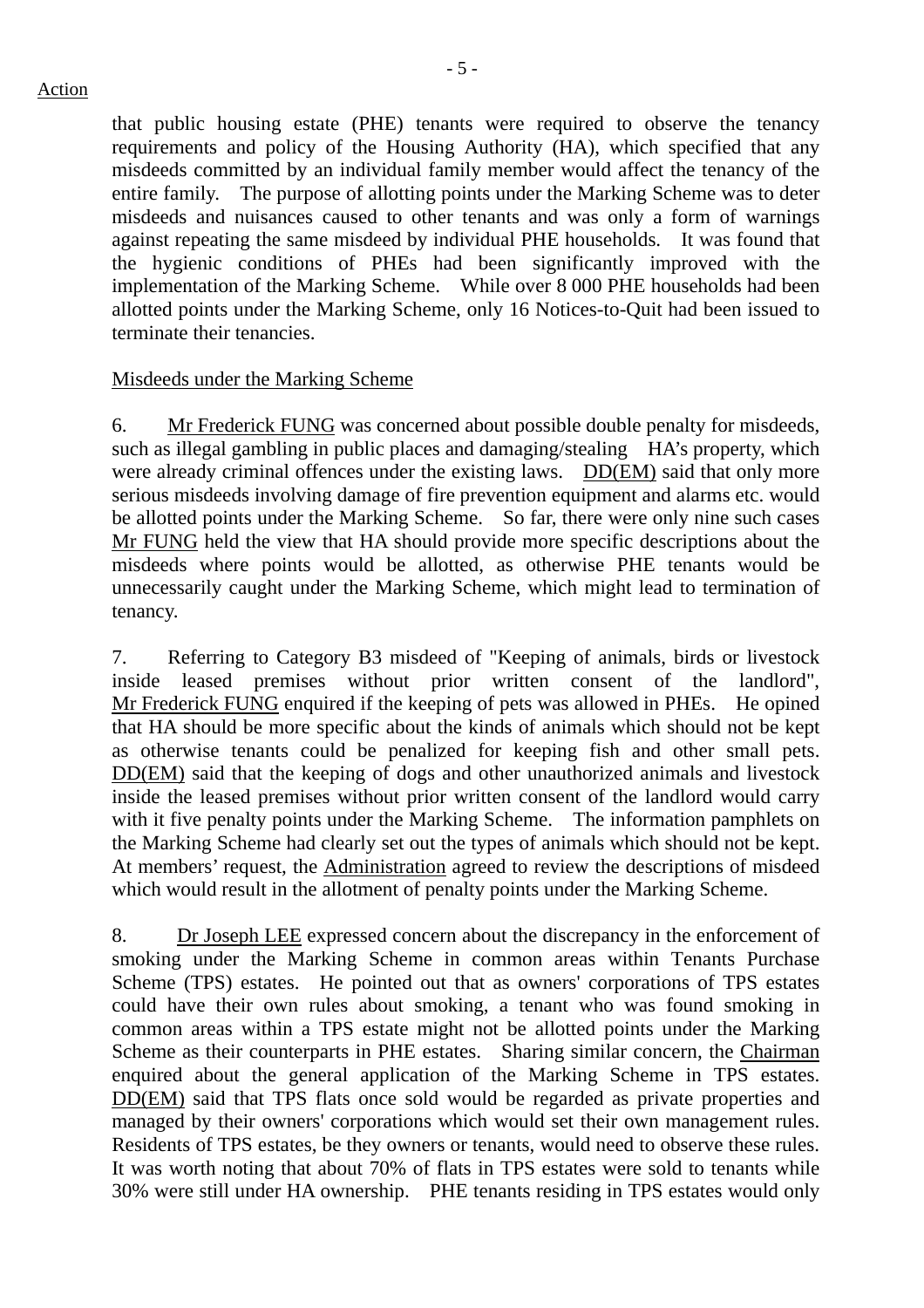Action

be allotted penalty points for misdeeds committed within their units but not in the common areas which were outside the purview of the Marking Scheme.

9. Referring to the recent incidents of throwing objects from height in PHE estates, Mr CHAN Kam-lam stressed the need for estate management staff to be more vigilant over the enforcement of such misdeeds. DD(EM) said that the misdeed of throwing objects from height would carry seven penalty points for less heavy objects and 15 points for objects which might cause danger or personal injury. The tenancy would be terminated immediately if the misdeed of throwing objects from height had resulted in personal injury.

10. Since throwing objects from height was a criminal offence, Mr LEUNG Kwok-hung said that the person caught red-handed should be arrested rather than allotting points under the Marking Scheme, which in his view could not have prevented him/her from throwing objects in other locations. He also considered it unacceptable that the entire family should be held liable for the misdeed committed by a family member, since other family members might not have knowledge of the misdeed and could not have prevented the family member concerned from committing the misdeed. Accumulation of penalty points leading to the termination of tenancy might lead to family disharmony. Besides, there might be circumstances where the misdeed of throwing objects from height was committed by a visitor or relative who did not reside in the PHE unit. He further pointed out that by imposing penalty, HA had unrightfully assumed the role of the courts.

Inclusion of the misdeed of water dripping from air-conditioners into the Marking Scheme

11. Mr CHAN Kam-lam supported the Marking Scheme which had brought about significant improvements in estate management. He also welcomed the inclusion of the misdeed of water dripping from air-conditioners (A/C) into the Marking Scheme, which was a source of nuisance to residents especially during the summer months. However, publicity on the inclusion should be stepped up so that residents would be made aware of the need to make the necessary installations to prevent water dripping from their A/C. DD(EM) said that there was a need for including the misdeed of water dripping from A/C into the Marking Scheme as the number of such complaints in PHEs had risen from 18 900 in 2005/06 to over 23 400 in 2006/07. Efforts would be made to publicize the additional misdeed so that residents would be better prepared to make installations to prevent water dripping from A/C in the summer months.

12. Mr Albert CHAN noted that the nuisance of water dripping from A/C was rampant in PHEs, but the Food and Environmental Hygiene Department was not able to take action against such nuisance because estate management fell under the remit of the Housing Department (HD). However, as HD staff was not empowered to take enforcement action against water dripping from A/C, the nuisance had remained unresolved. While being an advocator of the Marking Scheme, Mr CHAN enquired if HD staff could be empowered to serve notices to households concerned under the Public Health and Municipal Services Ordinance (Cap.132) requiring them to abate the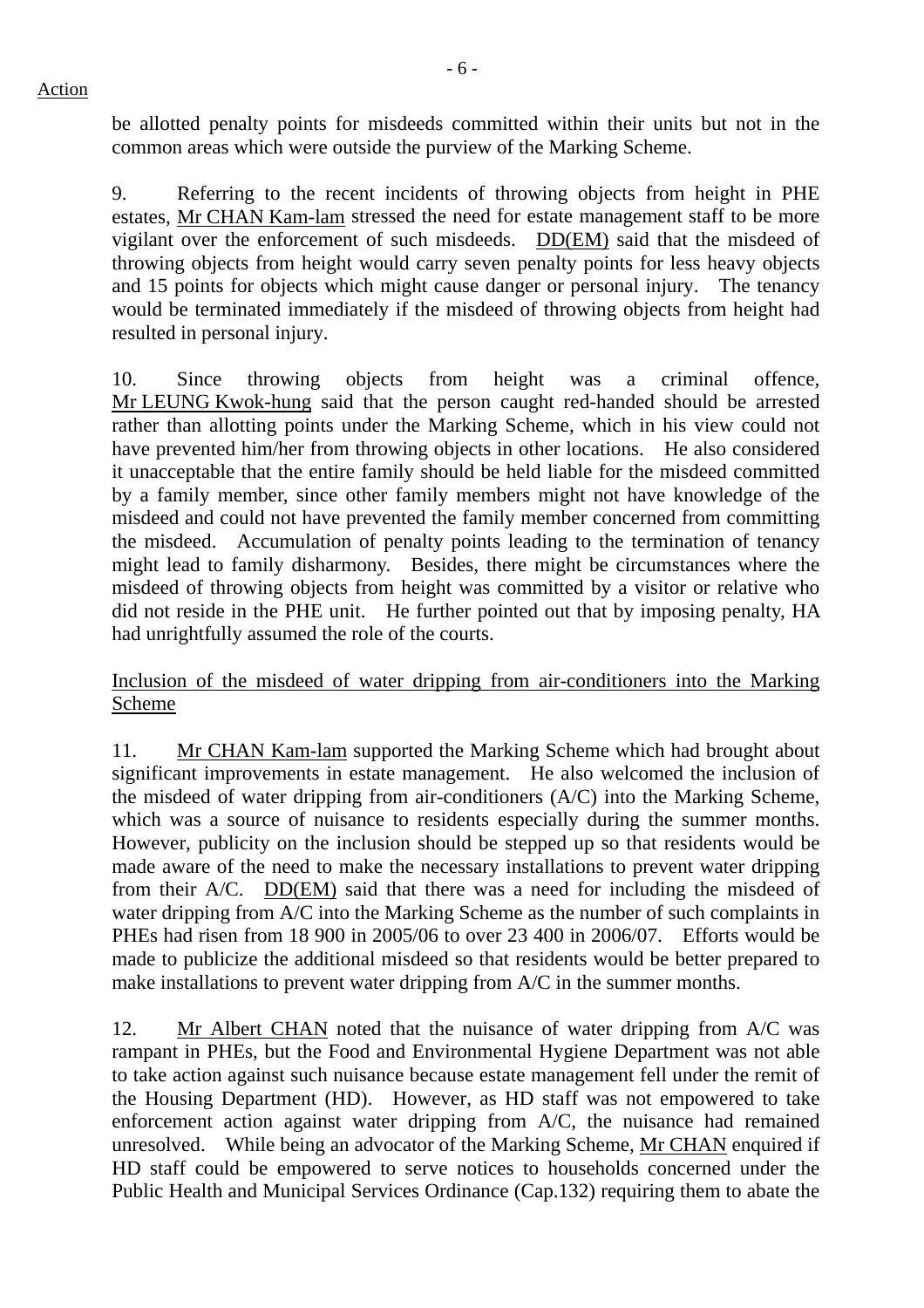nuisance. This would obviate the need for inclusion of such nuisance into the Marking Scheme, which carried the dire consequence of termination of tenancy. DD(EM) said that legislative amendments would be required to empower HD staff to serve notices. As the Marking Scheme had proved effective in deterring misdeeds, the inclusion of the misdeed of water dripping from A/C into the Marking Scheme was considered appropriate. Besides, there were only a few households who had had their tenancy terminated since the implementation of the Marking Scheme five years ago. Although the nuisance could in part be resolved through the installation of A/C drain-pipes and the inclusion of water dripping from A/Cs under the Marking Scheme, Mr CHAN enquired about other possible measures to further abate the problem. DD(EM) said that the nuisance of water dripping from A/C continued despite the installation of A/C drain pipes because some households failed to connect their A/C water conducting hose to the drain pipes. The misdeed would carry five points and the Warning System would apply. It was anticipated that with more publicity efforts of HD and the application of the Warning System, it would allow tenants sufficient opportunity to avoid committing the misdeed.

# **V. Report on the findings of the Comprehensive Structural Investigation on Ping Shek Estate**

 $(LC$  Paper No.  $CB(1)$  378/08-09(05) — Administration's paper on report on

the findings of the Comprehensive Structural Investigation on Ping Shek Estate)

13. The Chief Manager/Management (Support Services 5) (CM/M(SS5)) gave a power-point presentation on the outcome of the comprehensive investigation on Ping Shek Estate and the recommended repair and improvement works.

14. Mr CHAN Kam-lam was pleased to note that the investigation had revealed that all the buildings within Ping Shek Estate were structurally safe though structural repair and improvement works were required. As consultation with tenants on the estate improvement items would need to be conducted, he enquired about the schedules for consultation as well as completion of the required repair and improvement works since tenants were keen to know the progress. DD(EM) said that consultation with the Estate Management Advisory Committee was held on 8 December 2008. The schedule for completion of the required structural repair and improvement works would be worked out and made available to tenants. At members' request, the Administration agreed to provide the Panel and residents with a progress report on the improvements works.

Admin

15. Referring to the list of required structural repair and improvement works in paragraph 5 (a) to (i), Mr CHAN Kam-lam questioned why some improvement works, such as the provision of a covered walkway at Wong Shek House which was well supported by tenants, were not included in the list. He hoped that HD should take the opportunity to meet the demand of tenants as far as practicable. DD(EM) said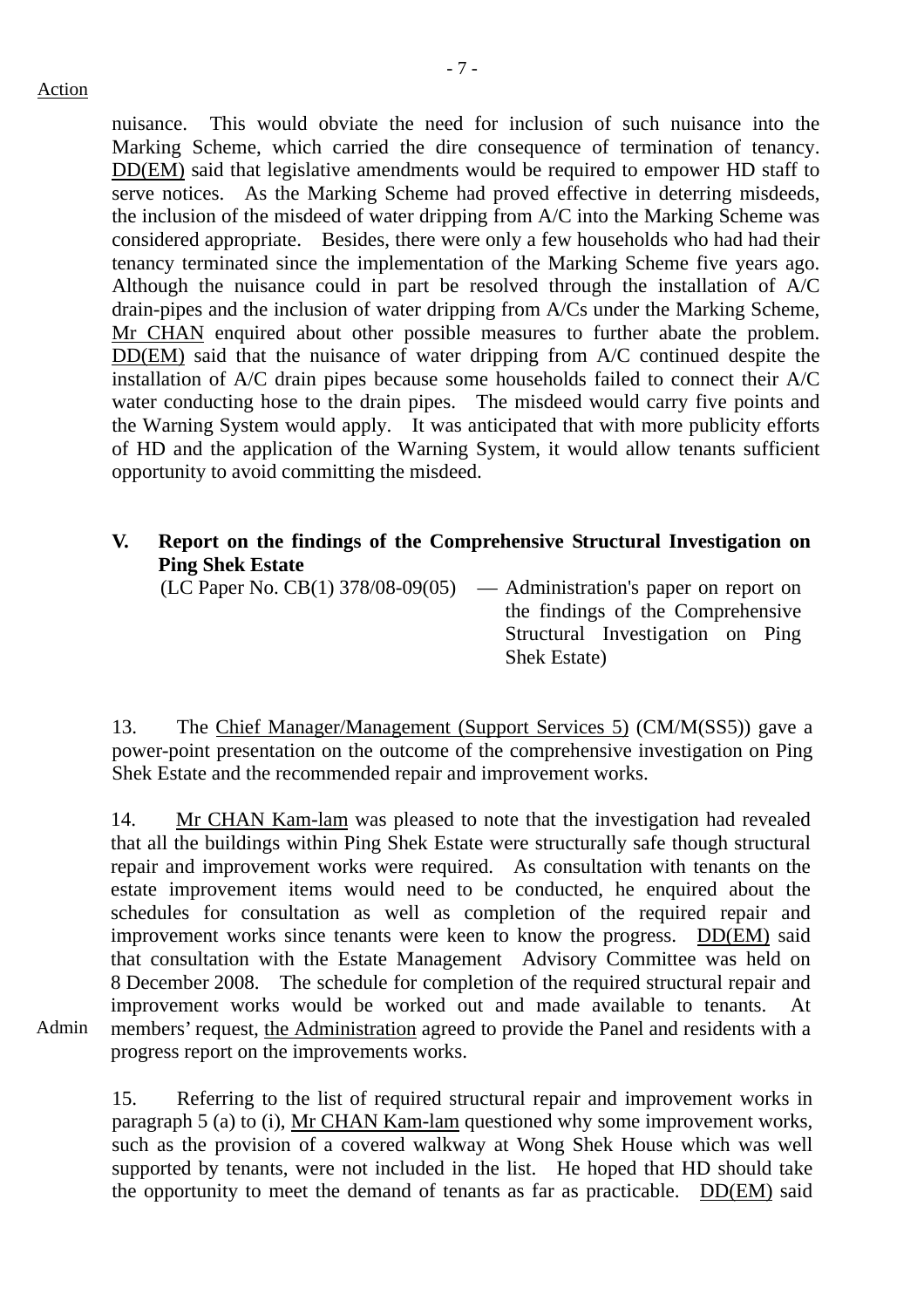that to further enhance the living environment of the estate, HD would carry out other improvement works in the estate, including installation of green rooftops, construction of lifts and installation of additional lift floor openings to facilitate access. The proposed provision of a covered walkway at Wong Shek House was being considered and this would be provided if found feasible.

16. While welcoming the proposed construction of lifts and installation of additional lift floor openings to facilitate access, Mr Alan LEONG enquired about the schedules and implementation details of the works involved, particularly the latter. CM/M(SS5) said that HD was experienced enough in the construction of lifts. It would usually take around one and a half year to install a lift. Efforts would be made to reduce inconvenience to residents as far as possible and advance notification of the works would be given. Further consultation would be held with the tenants when a more comprehensive plan for the improvement works was worked out. DD(EM) added that since there were four lifts in each building, the installation works would proceed with one lift at a time, in an attempt to reduce the inconvenience to residents. Upon completion of the works, there would be lift floor openings on every floor. On Mr LEONG's further enquiry on the measures to ease passenger flow during peak hours, DD(EM) said that efforts would be made to facilitate access when the lift installation works was in progress.

17. Professor Patrick LAU declared interest as a member of HA. While welcoming the required repair/improvement works, he held the view that more could be done to improve the living environment of Ping Shek Estate as well as its facilities so that they would be comparable to new estates. Besides, efforts should be made to improve the aesthetics through greening and replacement of the bricks of the outer walls of the estate blocks. There might also be a need to upgrade the facilities to cater to the needs of residents. Green rooftops should be provided as far as possible in an attempt to reduce indoor temperature. DD(EM) said that the structural repair and improvement works would help sustain the estate blocks for at least 15 years. All the recommended improvements works would be proceeded with in tandem such that the standard of the facilities in Ping Shek Estate would be greatly improved upon completion of the works.

18. Mr Frederick FUNG supported more greening work, such as vertical greening and greening at podiums, to be carried out in the estate. He suggested that benches should be provided at green rooftops so that residents could arrange gatherings at rooftops. Apart from the existing auditorium and youth centre, more facilities should be provided to cater to the needs of the young and old. An information counter should be provided within the estate to answer enquiries from residents on the progress of repair/improvement works. DD(EM) said that as part of the Total Maintenance Scheme, an information counter would be set up at the Ping Shek Estate to answer enquiries from residents on the progress of maintenance and improvement works. More greening would be provided as appropriate.

19. Mr LEUNG Kwok-hung questioned the efficacy of green rooftops as these were not opened to the public. Instead, consideration should be given to developing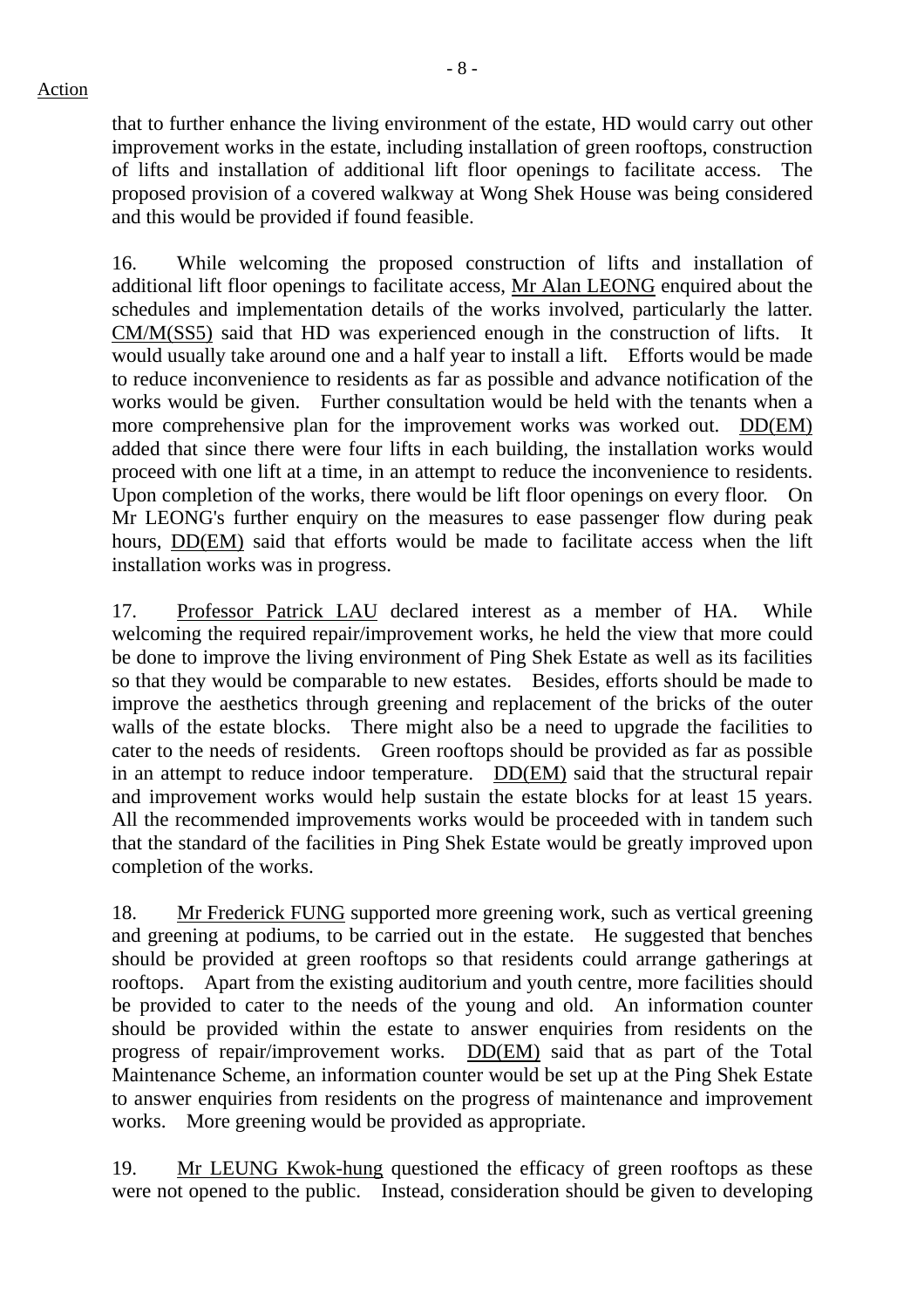solar energy at rooftops. He further pointed out that wooden rather than metal/concrete railings and benches should be provided in the common areas of estates for the comfort of tenants. More facilities should also be provided for their enjoyment.

# **VI. Provision and management of retail and carparking facilities in public housing estates after divestment**

Meeting with The Link Management Limited

| $(LC$ Paper No. $CB(1)$ 378/08-09(06) — Submission from The Link |                     |  |  |
|------------------------------------------------------------------|---------------------|--|--|
|                                                                  | Management Limited) |  |  |

Meeting with the Administration

- (LC Paper No. CB(1) 378/08-09(07) Administration's paper on provision and management of retail and carparking facilities in public housing estates after divestment
- LC Paper No.  $CB(1)$  378/08-09(08) Paper on divestment of Housing Authority's retail and car-parking facilities prepared by the Legislative Council Secretariat (Background brief)
- LC Paper No.  $CB(1)$  399/08-09(01) Submission from The Federation of H.K., KLN. and N.T. Public Housing Estates Resident and Shopowner Organizations (Chinese version only)
- LC Paper No. CB(1) 411/08-09(01) **—** Submission from The Lion Rock Institute (English version only))

20 The Executive Director and Chief Executive Officer (ED/CEO) of The Link Management Limited (The Link) gave a power-point presentation on the Link's rental strategies and approach. He stressed that The Link's interests were aligned with those of its tenants, communities, and investors. While The Link would continue to exercise strong corporate and social responsibility, it was held 100% accountable to investors. Its rent approach aimed at keeping rents competitive and to the market.

(*Post-meeting note*: Copies of the power-point presentation materials used at the meeting were circulated under LC Paper No. CB(1) 432/08-09 (01) to (03) on 17 December 2008.)

21. On behalf of tenants of public housing estates (PHE) and retailers of The Link's shopping centres, Mr LEUNG Kwok-hung expressed grave dissatisfaction that The Link should be focusing on profits without due regard to the interest of residents.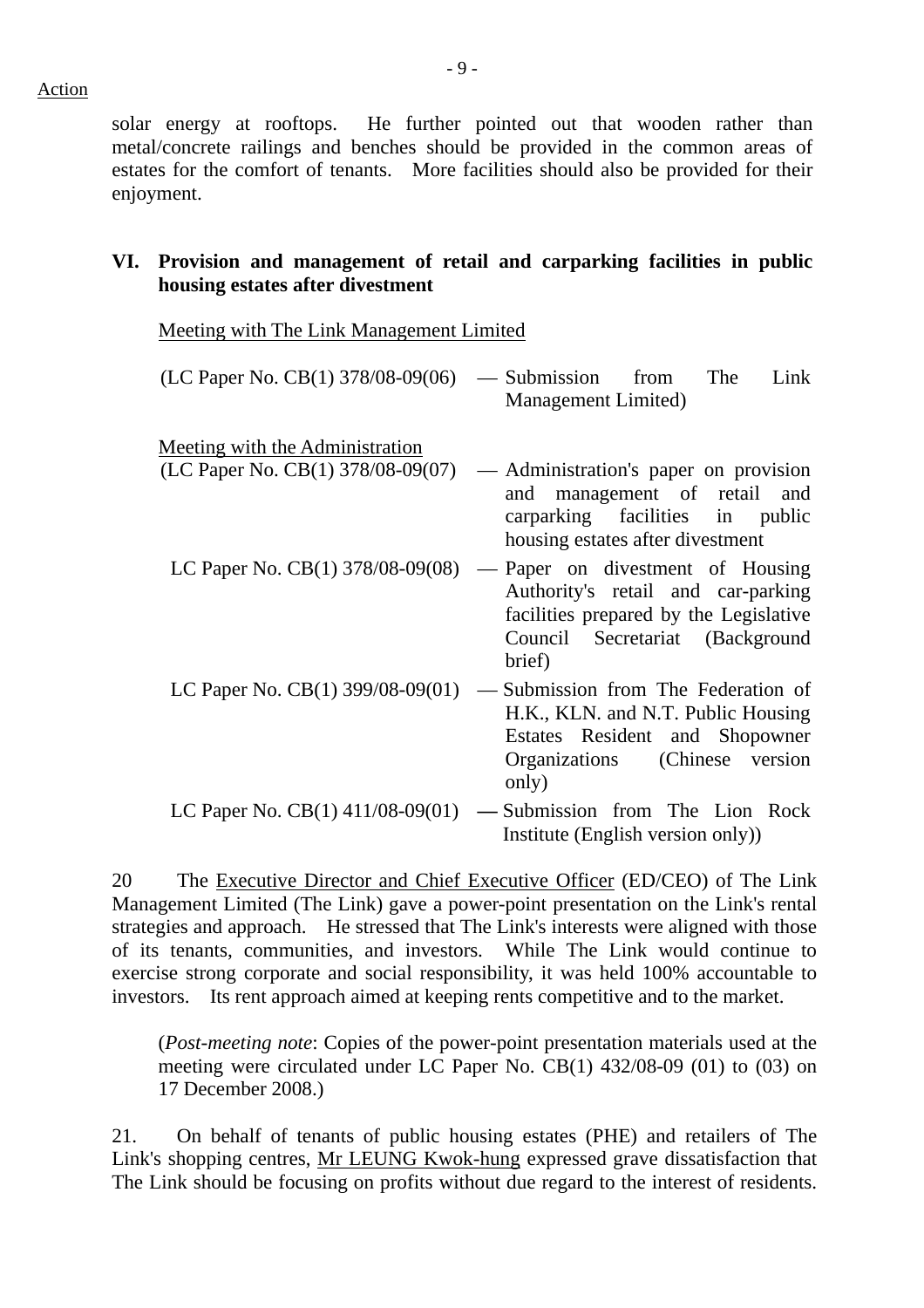He reiterated that he had all along been against the divestment of HA's retail and carparking (RC) facilities, and the injection of these facilities into The Link Real Estate Investment Trust, as the decision was tantamount to privatizing public assets and was wrong from the start. This had also resulted in hefty increases in the rentals of RC facilities, which had indeed affected the livelihood of retailers, many of whom had been forced out of business. To resolve the problem, the Government should seriously consider buying back the shares of The Link, which was part of its duty under Article 105 of the Basic Law to protect the rights of individuals to acquisition of property.

22. Mr LEE Wing-tat opined that the Administration could not detach itself from the management of RC facilities within HA's PHE even after the divestment. He recalled that the Administration had undertaken that with improved operational efficiency, there would not be a need to increase shop rentals upon divestment of RC facilities, and retailers could continue with their business as usual. As it turned out, not only the rentals had been increased, some of the retailers in The Link's shopping malls were even not allowed to renew their tenancies despite that they were prepared to pay higher rents. As the motion debate on "Buying back the shares of The Link" would be held on 17 December 2008, he agreed with other members that the Government should seriously consider acquiring more shares of The Link so that it could appoint representatives into the board of directors to monitor the management of RC facilities.

23. The Under Secretary for Transport and Housing (USTH) said that the Government maintained that the decision to divest RC facilities was right as this had helped HA to focus on its core function of providing public rental housing to those in genuine need. Nevertheless, the Administration would relay the views of the public to The Link, which was expected to adopt a market-oriented commercial approach in operating the RC facilities.

24. Mr CHAN Kam-lam recalled that The Link had stated that it could only succeed if its tenants succeeded. Despite the efforts made by The Link to upgrade the facilities, its relationship with shop tenants had not been improved as evidenced by the increasing number of complaints from tenants and retailers. He opined that The Link should take proactive measures to establish a partnering relationship with tenants. These should include reducing the rents as a result of the deteriorating market situation, which had undermined the affordability of the general public amid the financial crisis. More promotional efforts should also be made to attract more business for the markets and shopping centres.

25. ED/CEO, The Link said that The Link acknowledged the need to help retailers to tie over the difficult period amid the financial tsunami. In this connection, The Link would be spending \$1.6 billion to upgrade the shopping centres under its portfolio, as otherwise the situation would be worsen and the quality of services would deteriorate. It was also actively seeking ways to increase patronage and sales revenues for its retailers. With the ongoing marketing efforts, the businesses of shopping centres were seen to have improved. So far, responses from the retailers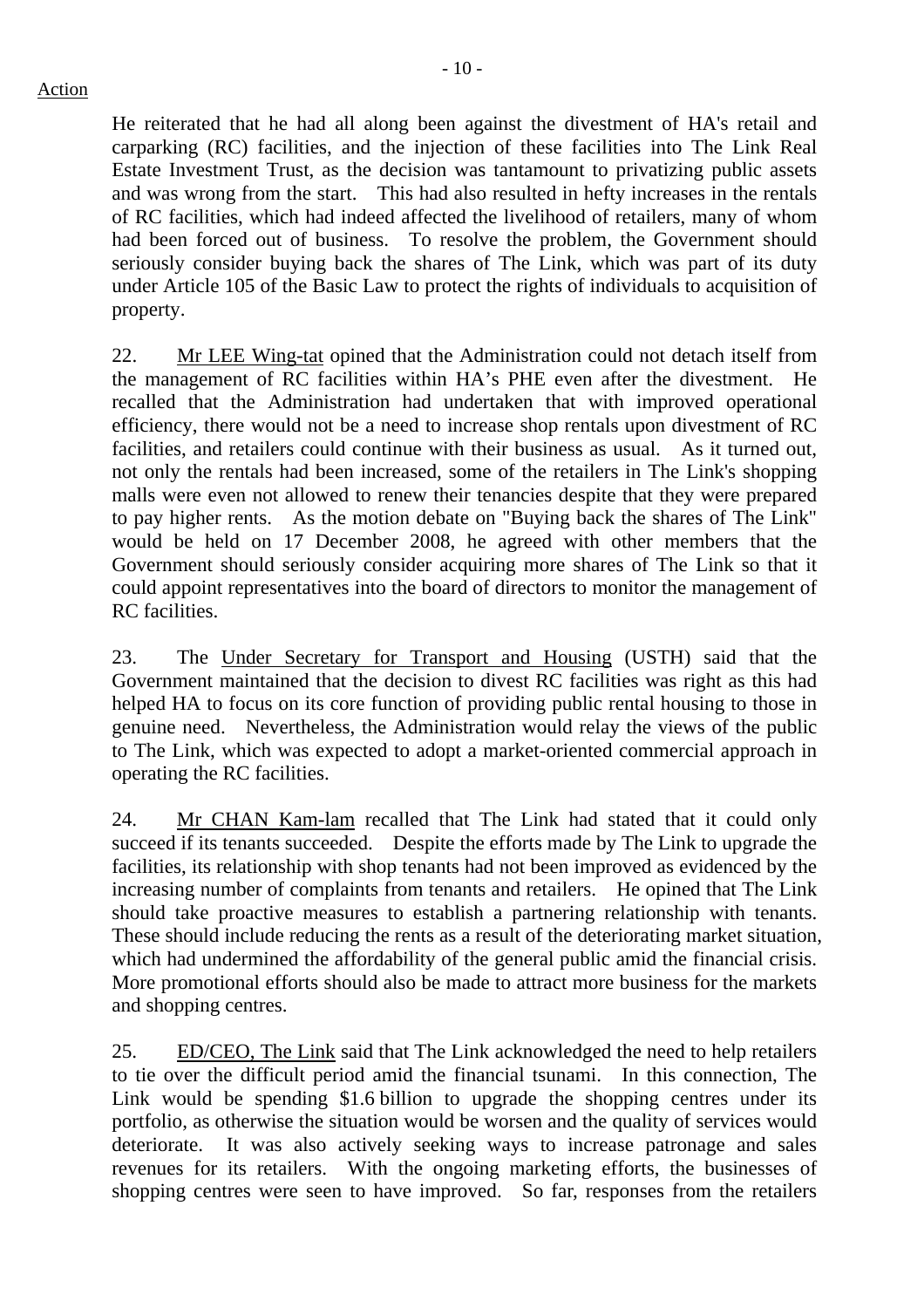and the communities were very positive.

26. Mr Tommy CHEUNG said that he had all along objected to the divestment of HA's RC facilities and the listing of The Link Real Estate Investment Trust. He recalled that The Link management had formerly given an undertaking that it would not increase the rents of markets and shopping centres if the patronage traffic and sales revenue had not been correspondingly increased. Therefore, The Link should not increase the rents until there had been an increase in foot traffic and sales revenue after the upgrading of RC facilities. To facilitate better understanding, he enquired if The Link could provide statistics on the changes and movements of shop tenants since the divestment, as well as a comparison on the price levels of commodities before and after the upgrading.

27. Mr Fred LI said that he had received a number of complaints from shop tenants of The Link's shopping centres. These included a café operator who was required to participate in a tender for the premises after six years of operation under two contracts in order to have the tenancy renewed. The operator was eventually forced out of business as the rent had increased by 65% as a result of the tender exercise. He therefore questioned the accuracy of the information given by The Link which stated that its rental increases were market based and relatively modest. He pointed out that unlike the average rent of \$22.60 per month before divestment in 2005 which was inclusive of management fees, the average rent of \$26.80 in 2008 under The Link's management was not and this represented a substantial increase. Given that The Link's shopping centres were all located in PHEs where most tenants were low-income families with low affordability, the hefty increase in shop rentals would have a serious impact on the livelihood of tenants and retailers. Hence, he was skeptical about the outcome of survey between the price levels of commodities sold by 12 Link managed and 12 counterpart retail facilities which indicated that they were roughly the same. He sought details of the counterpart retail facilities chosen for the survey. Mr Frederick FUNG further pointed out that HA's rents were inclusive of air-conditioning costs while The Link's rents were not. ED/CEO, The Link clarified that The Link's average rent per month also included management fees. As regards the survey on the price levels, this was independently conducted and had covered 12 randomly selected retail facilities in the proximity of the Link's shopping centres. He further pointed out that the gross revenue and net property income for The Link from September 2007 to September 2008 had only modestly increased by 7.1% and 8.5% respectively.

28. Dr Joseph LEE enquired whether there was a fixed rate of return for The Link. He also enquired whether the 180 RC facilities managed by The Link were meant to serve PHE tenants or attract customers from different districts. If the former was the case, the goods sold should be set at affordable price levels. To facilitate better understanding, information on estate tenants' income profile and prices of commodities sold in the Link's shopping centres and markets before and after divestment in 2005 and 2008 respectively would be useful. Noting that HA would be reducing the rents of its markets and shopping centres amid the financial crisis, he enquired whether The Link was prepared to do the same. USTH said that the Administration would provide the

Admin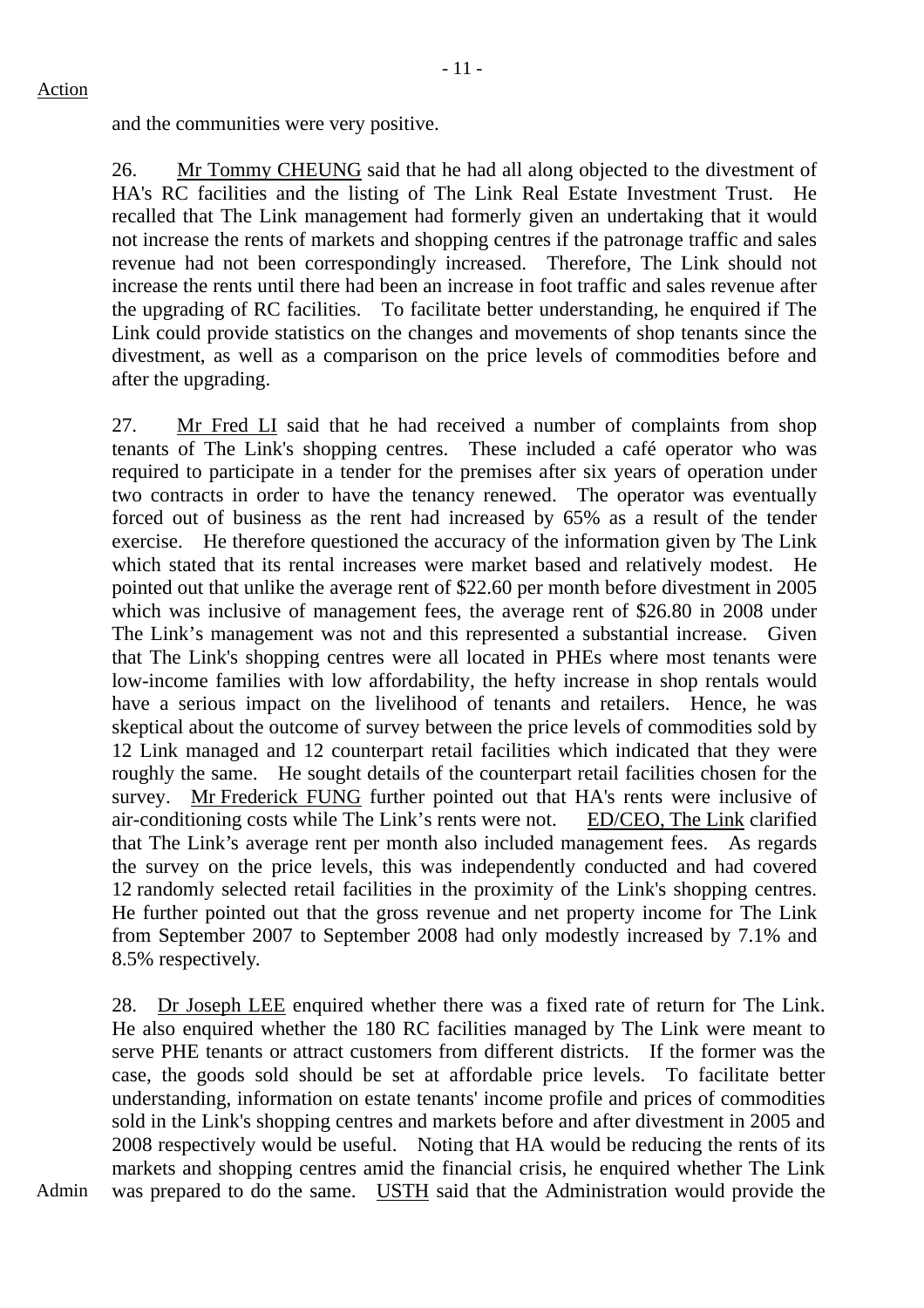income profile of estate tenants from 2005 to 2008. ED/CEO, The Link said that The Link would maintain regular dialogue with individual tenants regarding specific leasing and business related matters, and assistance would be given on a case-by-case basis.

29. While acknowledging that The Link had tried to upgrade RC facilities in an attempt to improve sales revenue, Ms Starry LEE said that this might not be welcome by the shop tenants who were facing a hard time running their business amid the financial crisis, particularly if the upgrading would result in rent increases. She sought elaboration on the assistance to shop tenants which would be provided by The Link on a case-by-case basis, the number and distribution of tenants who did not renew their tenancies due to rent increases, and the measures to be adopted to reduce the rents of wet markets. ED/CEO, The Link said that there were 29 markets operated by single market operators under the contracts made between The Link and the operators. The increase in rent of these market stalls was beyond the control of The Link. When the contracts were due for renewal, The Link would assess the performance of the operators and decide whether their contracts should be renewed. The Link would also conduct a pilot study on the business model for operating wet markets.

30. Mr LEE Cheuk-yan said that the divestment of HA's RC facilities had given rise to an anomaly. According to a comparison of rentals between markets and shopping centres managed by HA and The Link, the latter was higher than the former by some 60% to 90%. This was because under the management of The Link, many retail stalls were leased out to chain stores which were able to afford higher rentals. As a result, many of the shop tenants were driven out from The Link's markets and shopping malls by the high rentals. On the other hand, the cost incurred from the high rentals would eventually be transferred to consumers, who were mostly PHE tenants from low income families. They would have no choice but to pay more for the goods because there were no other stores nearby to choose from. This had given rise to a lot of discontent within the community, particularly amid the financial turmoil. Despite the repeated calls for The Link to reduce rents, these had been declined on the ground that The Link was held accountable to its shareholders. He enquired whether the Administration could use its influence to require The Link to reduce rents and if not, whether it would consider buying back the shares of The Link. USTH reiterated that The Link had been operating RC facilities under a market-oriented commercial approach. There was no intention on the part of the Administration to buy back the shares of The Link, nor was there any intention to further divest HA's RC facilities.

31. Mr Alan LEONG enquired whether, in considering the appeal against the divestment of HA's RC Facilities, the Court of Final Appeal (CFA) had taken into account the market-oriented commercial approach to be adopted by The Link in its management of RC facilities. If it was later found that such an approach had affected the role of HA in its provision of amenities, HA might have contravened section 4(1) of the Housing Ordinance (Cap.283) (HO). He requested that quantifiable objectives should be worked out to assess HA's ability to discharge its role under section 4(1) of HO. USTH said that CFA had ruled that to secure the provision of RC facilities did not mean that HA should itself be the direct provider. HA would be regarded as having secured the provision of RC facilities so long as such facilities were available,